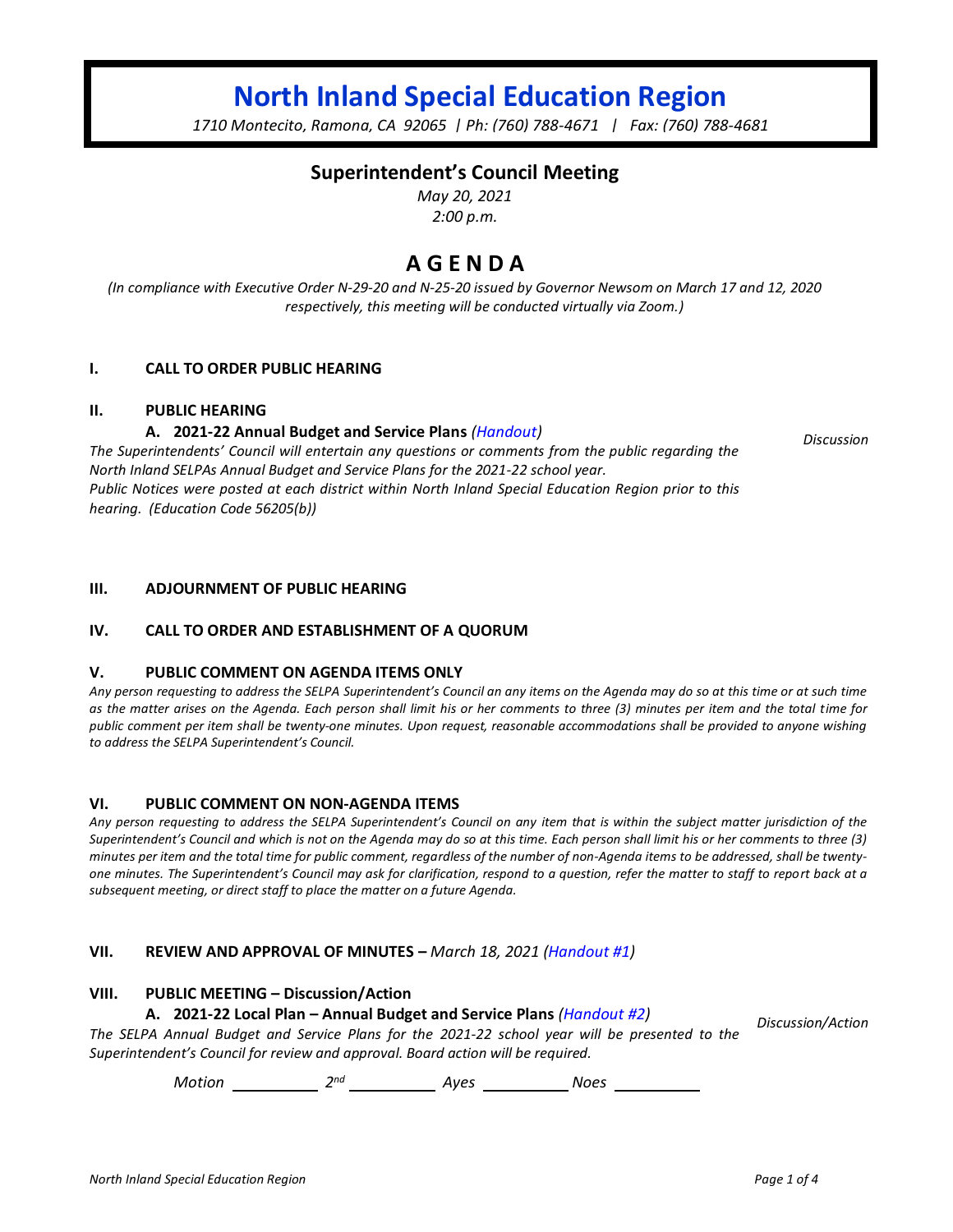# **B. 2020-21 NISER Priorities – Progress** *(Handout #3) SELPA Administrator will present progress on the 2020-21 NISER Priorities for review, discussion, and potential approval. Progress has been established with input from the Operations Committee. Discussion/Action Motion* \_\_\_\_\_\_\_\_\_\_\_\_\_\_ 2<sup>nd</sup> \_\_\_\_\_\_\_\_\_\_\_\_\_\_ Ayes \_\_\_\_\_\_\_\_\_\_\_\_\_\_ Noes **C. 2021-22 NISER Priorities – Proposed** *(Handout #4) SELPA Administrator will present the proposed 2021-22 NISER Priorities for review, discussion, and potential approval. Priorities have been established with the Operations Committee through the strategic planning meeting. Discussion/Action Motion* \_\_\_\_\_\_\_\_\_\_\_\_\_\_ 2<sup>nd</sup> \_\_\_\_\_\_\_\_\_\_\_\_\_\_ Ayes \_\_\_\_\_\_\_\_\_\_\_\_\_\_ Noes **D. 2020-21 High Cost Pool Claims** *(Handout #5) The High Cost Pool Claims are being submitted for review and potential approval. The recommendations from the Operations and CBO Committees will be provided at the meeting. Discussion/Action Motion* \_\_\_\_\_\_\_\_\_\_\_\_\_\_ 2<sup>nd</sup> \_\_\_\_\_\_\_\_\_\_\_\_\_\_ Ayes \_\_\_\_\_\_\_\_\_\_\_\_\_\_ Noes **E. Revisit 3310 Weighted Calculation for 2021-22** *(Handout #6) SELPA will review the 3310 Weighted Grant Allocation to discuss possible changes for the 2021-22 school year based on the current CALPADS data. Discussion and possible action for the 2021-22 allocation. Discussion/Action Motion* \_\_\_\_\_\_\_\_\_\_\_\_\_ 2<sup>nd</sup> \_\_\_\_\_\_\_\_\_\_\_\_\_ Ayes \_\_\_\_\_\_\_\_\_\_\_\_\_ Noes **F. 2021-22 NISER Funding Model – Unofficial Projection** *(Handout #7) Review of the 2021-22 Unofficial AB 602 Projection including the proposed COLA increase from 1.50% to 4.05%. Discussion/Action Motion* \_\_\_\_\_\_\_\_\_\_\_\_\_\_ 2<sup>nd</sup> \_\_\_\_\_\_\_\_\_\_\_\_\_\_ Ayes \_\_\_\_\_\_\_\_\_\_\_\_\_\_ Noes **G. 2021-22 Special Education Legal Alliance (SELA) Representative** *A NISER Representative to serve on the SELA Committee needs to be selected for the 2021-22 school year. Discussion/Action Motion* \_\_\_\_\_\_\_\_\_\_\_\_\_ 2<sup>nd</sup> \_\_\_\_\_\_\_\_\_\_\_\_\_ Ayes \_\_\_\_\_\_\_\_\_\_\_\_\_ Noes

*North Inland Special Education Region Page 2 of 4*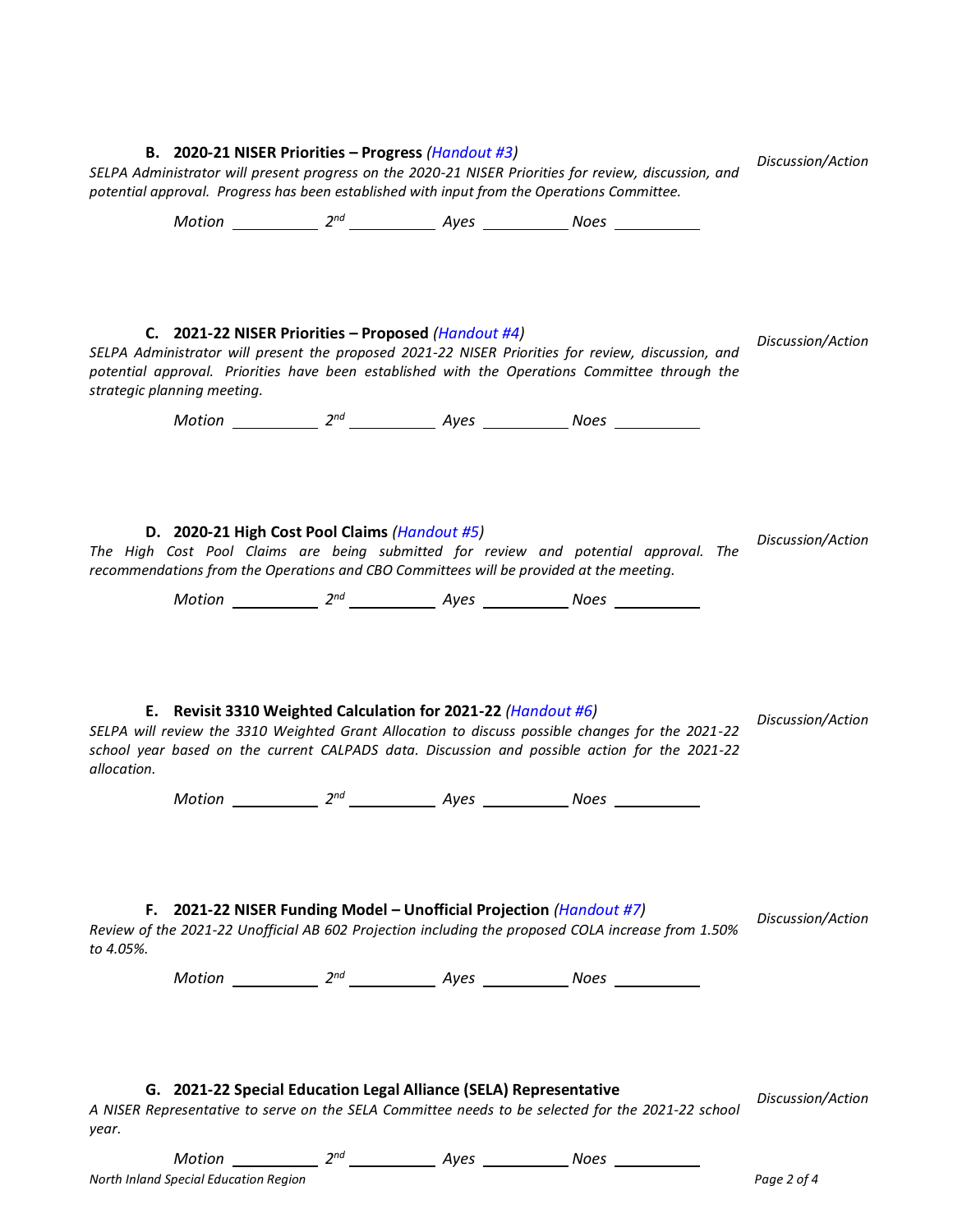## **IX. DISCUSSION**

## **A. AB 602 Update (Federal Grants)** *(Handout #8)*

*Review of the updated AB 602 Funding spreadsheet with the recently received Federal Grant allocation data.*

**B. Parentally Placed Private School Students (PPPSS) Proportionate Share** *(Handout #9)*

*Review of the PPPSS Proportional Share Calculation and how that affects the NISER districts.*

## **C. 2021-22 IntraSELPA Transfer Calculation Rates Update** *(Handout #10)*

*Review of the revised IntraSELPA Transfer calculation rates.*

## **D. 2021-22 NISER Committee Representatives** *(Handout #11)*

*NISER Committee Representation Notices for the 2021-22 school year are included in the Council packet. These notices are due to the SELPA by July 9, 2021.*

## **X. INFORMATION**

- **A. County Office Report** *Gloria Ciriza, Assistant Superintendent*
- **B. North Inland SELPA Report** *Jaime Tate-Symons*
	- 1) 2021-22 NISER Meeting Schedule *(Handout #12)*
	- 2) ESY During Transition times discussions (ex:  $8<sup>th</sup>$  to  $9<sup>th</sup>$  grade)
	- 3) Google Doc regarding positions within NISER districts [\(https://docs.google.com/document/d/1FSxezObsI7IQ00F2rXRIWssmijoNEWBX1ERZfQyiEP](https://docs.google.com/document/d/1FSxezObsI7IQ00F2rXRIWssmijoNEWBX1ERZfQyiEPs/edit?usp=sharing) [s/edit?usp=sharing](https://docs.google.com/document/d/1FSxezObsI7IQ00F2rXRIWssmijoNEWBX1ERZfQyiEPs/edit?usp=sharing)
	- 4) Compliance
		- a) CDE Compliance Information *(Handout #13)*
		- b) State SELPA Compliance Information *(Handout #14)*
	- 5) CDE Director Update *(Handout #15)*
	- 6) Legislative Report *(Handout #16)*
	- 7) State SELPA Finance Report *(Handout #17)*
	- 8) SANDCASE for 2021-22 *(Handout #18)*
	- 9) OPS Agenda *– May 14, 2021 (Handout #19)*
	- 10) CBO Agenda *– May 18, 2021 (Handout #20)*
	- 11) CAC Agenda *– May 24, 2021 (Handout #21)*

## **XI. Superintendents Council Member Items**

## **XII. Adjournment**